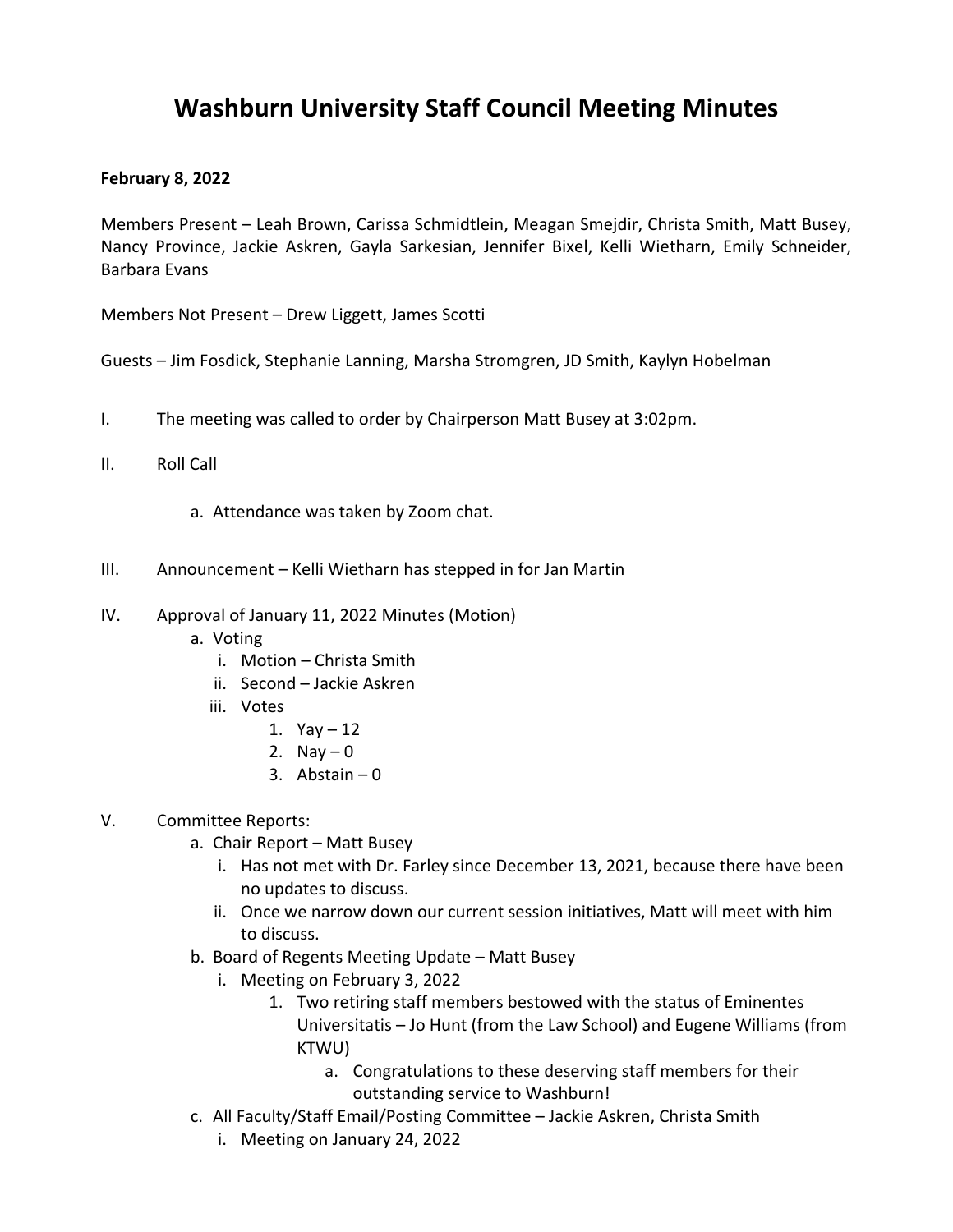- 1. We will officially move away from Share Point and adopt a listserv to replace Work Place platform
	- a. In the listserv, there is a digest mode where you would receive one daily email with everything listed, or you can get on the website to view the information or archives
	- b. You can opt in or opt out of any/all listservs, you can also set parameters of how often or what topics you want to receive from the listserv.
	- c. The listserv will not be part of the All Faculty/Staff emails, so if you opt out, you will still get campus wide notifications
	- d. We are thinking about naming the listserv: Employee Forum, this would be the sender you should see in your inbox if you opt to receive any listservs.
- d. Benefits Committee Jennifer Bixel, Emily Schneider, Matt Busey
	- i. No report, no meeting yet; anticipate that the committee will be meeting in the future
- e. Food Advisory Committee Nancy Province
	- i. Chartwells has a lot of great information on their website, so if you have not looked at it before, check it out
		- 1. https://dineoncampus.com/washburn
	- ii. Valentine's Day Gourmet Buffet lunch on February 14, 2022 from 11:00am-1:30pm in the Memorial Union, Washburn A/B
		- 1. Tickets are required for the lunch
			- a. Advance tickets are \$10.95 & can be purchased at any dining location on campus
			- b. Tickets at the door are \$12.95
		- 2. Chartwells Catering Director resigned mid-January. The position is open and being advertised.
- f. Parking Ticket Committee Leah Brown and Blaine Smith
	- i. No Report, no meeting yet
- g. Safety Committee Jackie Askren
	- i. Meeting on January 25, 2022
		- 1. Heather and Chief Enos have been updating emergency procedure booklets; all have been updated and are in classrooms! If you want one for your office, you can contact Heather or Chief Enos to request one.
		- 2. Law School construction is the biggest project right now
		- 3. Several weekend-long Track meets, all has gone smoothly with these events
		- 4. Looking at fixing cracked streets on campus during the summer 2022
			- a. Ideas for areas to add for improvements:
				- i. Cracked sidewalks around campus
				- ii. Mabee Library front steps
				- iii. Morgan Hall, right under the overhang
			- b. Jackie will bring these up to the Safety Committee
		- 5. Handicap signage should be at least 8 feet tall, but it is not currently meeting that standard, so Chief Enos and Eric Just are looking in to this